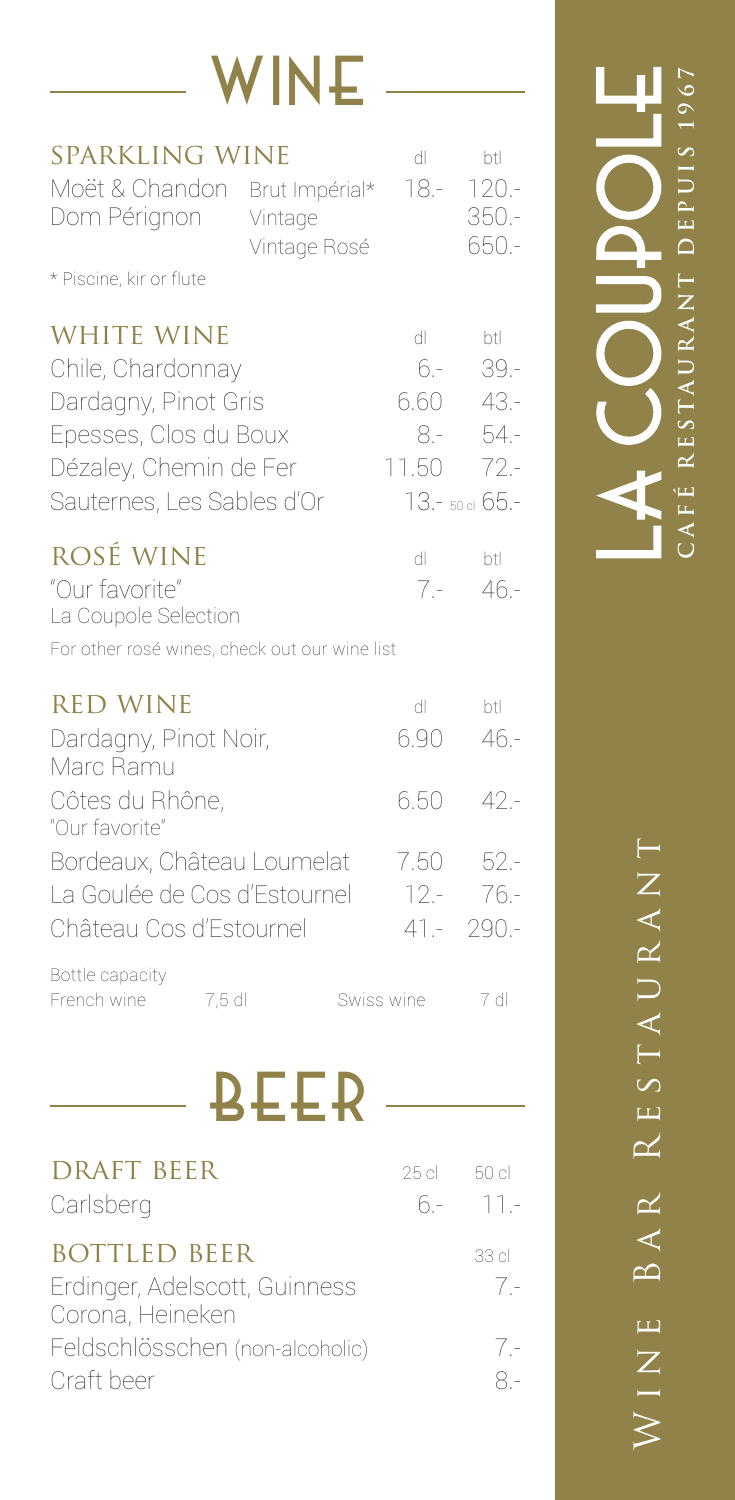### TAPAS at the bar from 6 pm

#### TAPAS CHF 9.-

Bacon with fresh mountain herbs Homemade smoked duck breast Duck terrine served with candied onions Rocket and tomato bruschetta Mini Margherita pizza Pan-fried chicken thighs Fried chicken thighs Provençale meatballs Smoked salmon pellets

#### tapas on toast chf 9.-

Homemade Scottish smoked salmon Smoked salmon tartare Duck foie gras with candied figs Steak tartare

| <b>TAPAS ON PLATE</b>                                                                                            | small   | large   |
|------------------------------------------------------------------------------------------------------------------|---------|---------|
| Scottish smoked salmon                                                                                           | $22 -$  | $36. -$ |
| Smoked salmon tartare                                                                                            |         | $32 -$  |
| Duck foie gras with candied figs                                                                                 |         | $36. -$ |
| Parma ham cured for 24 months                                                                                    | $19. -$ | $32 -$  |
| 120 g steak tartare                                                                                              | $22 -$  |         |
| 220 g hamburger (100% pure beef, bacon, eggs,<br>onions, tomatoes, served with homemade French fries)            |         | $27 -$  |
| 220 g cheeseburger (100% pure beef, bacon, eggs,<br>onions, tomatoes, cheese, served with homemade French fries) |         | $28 -$  |
| The Gourmet<br>(Smoked duck, duck foie gras, salmon tartare and steak tartare)                                   |         |         |
| Trio of mini cheeseburgers                                                                                       |         | $13. -$ |
| Tapas "of the day" assortment                                                                                    |         | 29.-    |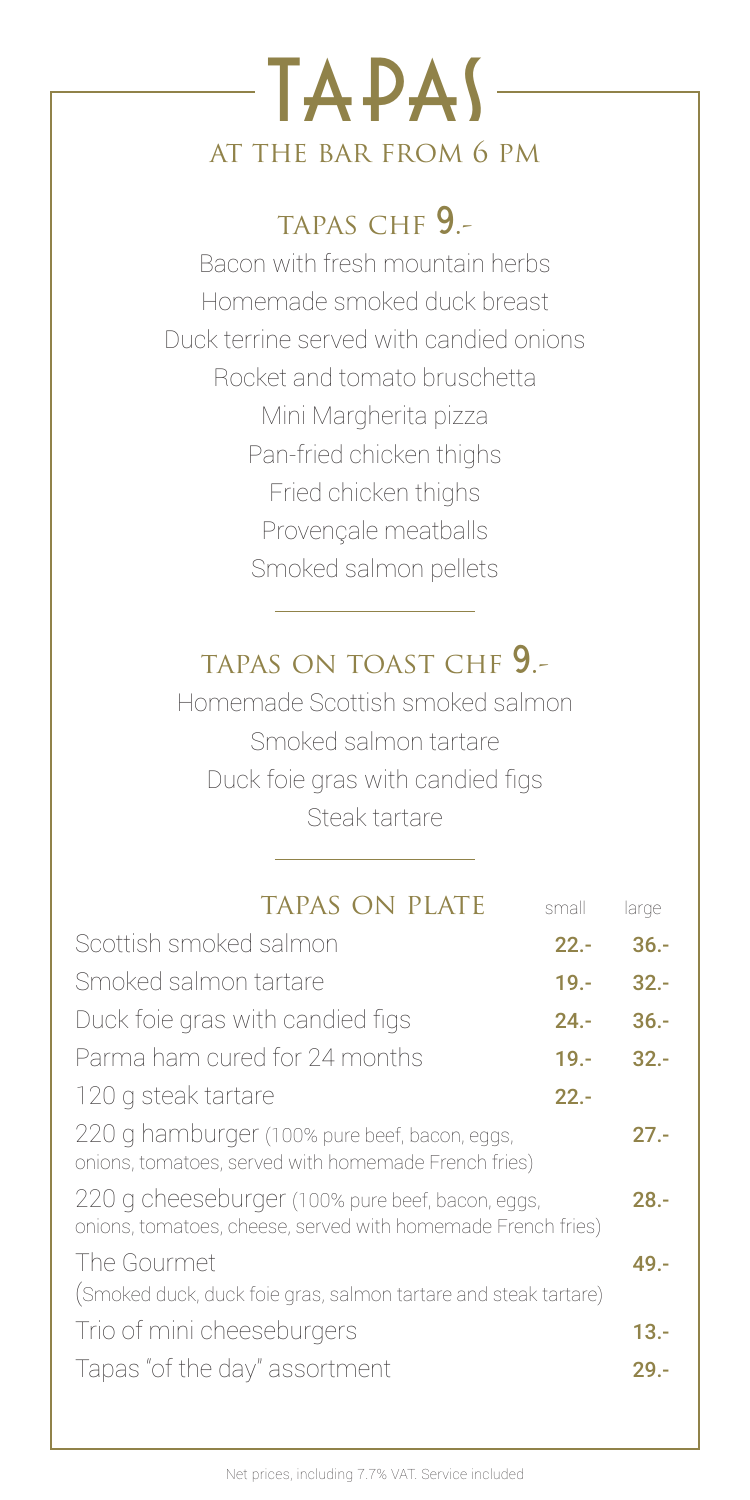## **OPENING** hours

FROM MONDAY TO FRIDAY 7.45 AM TO MIDNIGHT

**SATURDAY** 8.30 AM TO MIDNIGHT

# EVERY EVENING

#### chinese fondue with its 7 sauces

Homemade French fries

in hot bouillon

minimum 2 people (chf 49.- per person)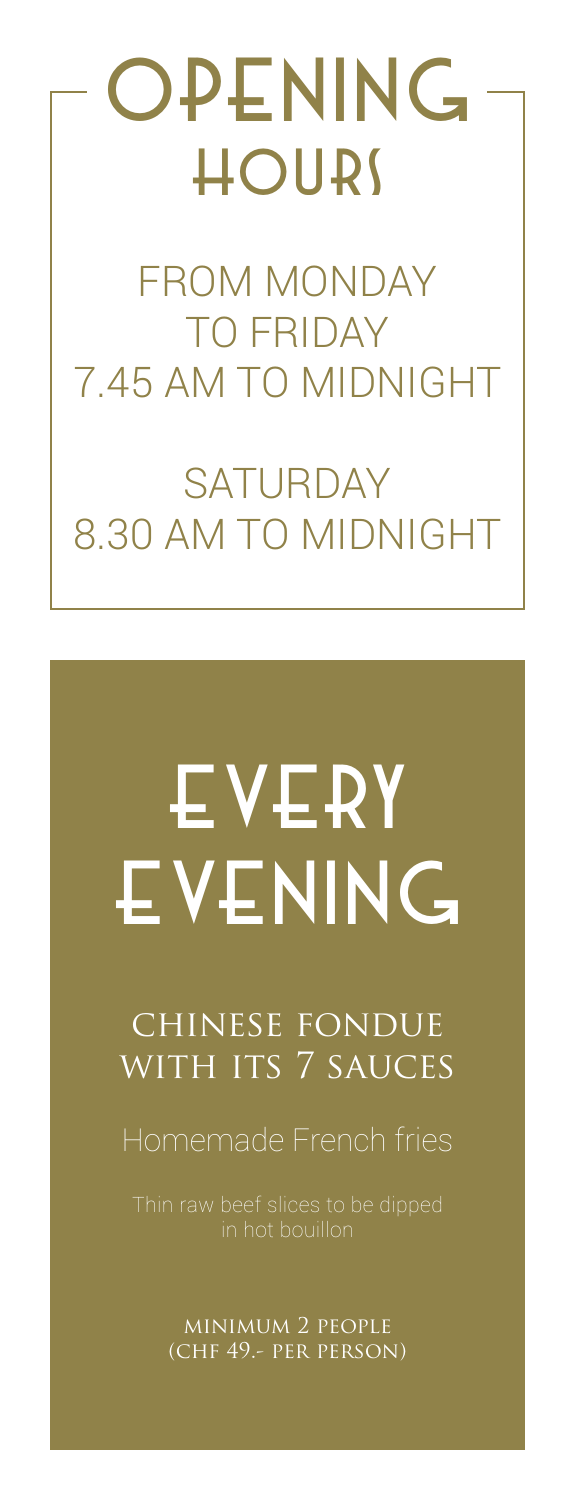### Welcoming **STARTERS**

Seasonal soup Mixed salad Chicory salad Rocket with Grana Padano cheese shavings Button mushroom carpaccio Homemade duck terrine Grilled vegetables

### EXTRA **STARTERS**

#### $CHF$   $\overline{J}$ .

Chicory with Roquefort cheese Smoked salmon tartare Marinate Scottish salmon Féra soufflé with its tomato and lemon butter sauce Smoked duck breast Parma ham cured for 24 months

#### CHF  $14.$ -

Duck foie gras with candied figs Scottish smoked salmon

#### CHF 17.-

(only served in the evening) Black Tiger shrimps Pan-fried duck foie gras with cider vinegar

#### side dish with your entree  $CHF$  5 -

Rösti (approx. 20 minutes), steam potatoes, French fries, ratatouille, leaf spinach, rice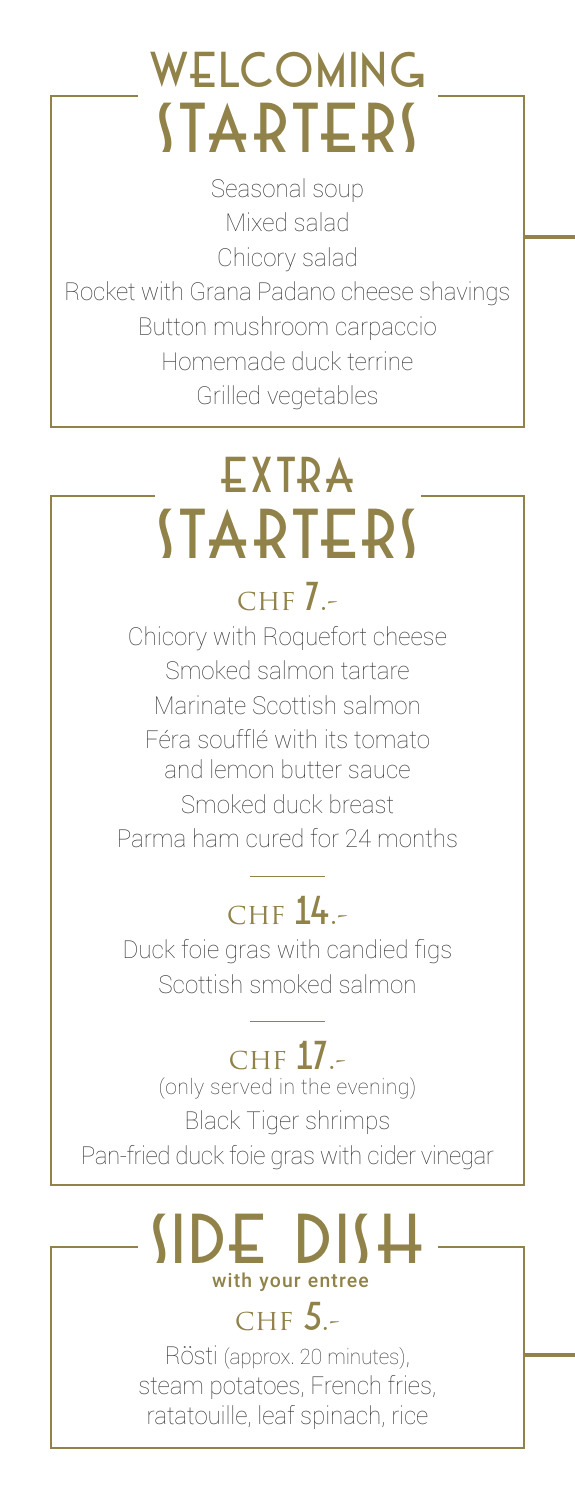# ENTREES CHF 49.-

The price of our entrees includes a starter or extra with a supplement

Fillet of perch from the Lake of Geneva with lemon butter Homemade French fries Our fishermen guarantee quality and freshness

> Beef "Tagliata" Rocket and balsamic vinegar Homemade French fries

Entrecôte with Coupole butter Homemade French fries 200 g grilled entrecôte with La Coupole butter

> Steak tartare Homemade French fries, Seasoned toasted bread

Milanese escalope Thin breaded veal escalope, rocket, tomatoes, olive oil and balsamic vinegar

> Zurich style slices of veal Rösti (approx. 20 minutes)

The Gourmet Duck foie gras, smoked duck breast, salmon tartare, steak tartare